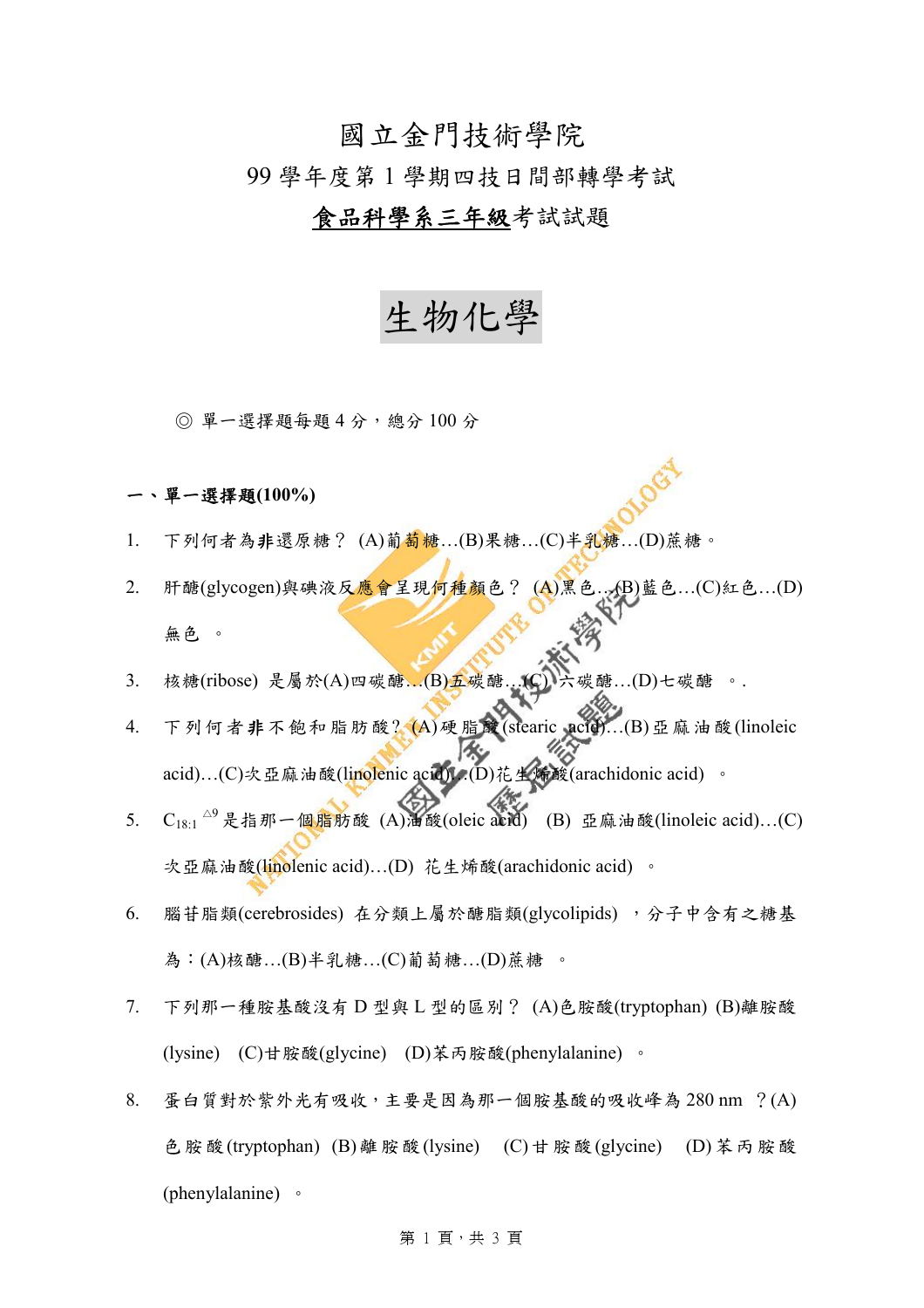- 9. 會比較容易導致蛋白質變性作用的因子為:(A)水 (B)糖水 (C)牛奶 (D)酒 精 。.
- 10. 蛋白質酸水解時,會部分破壞胺基酸 (A)精胺酸(arginine) (B)離胺酸(lysine) (C)苯丙胺酸(phenylalanine) (D)絲胺酸(serine) 。
- 11. 尿素不會破壞蛋白質的那一級結構? (A)初級結構 (B)二級結構 (C)三級結 構 (D)四級結構 。
- 12. 蛋白質與 biuret 試劑反應,可形成 (A)黑色 (B)黃色 (C)綠色 (D)紫色 。
- 13. 分子篩色層分析(molecular sieve chromatography) 之結果 (A)大分子先流出 (B)中分子先流出 (C)小分子先流出 (D)不一定
- 14. 會中斷蛋白質 α-螺旋(α-helix) 的胺基酸為 (A)甘胺酸(glycine) (B)離胺酸 (lysine) (C)脯胺酸(proline) (D)精胺酸(arginine)
- 15. 有生命的雙螺旋之稱為 (A)脂肪 (B)蛋白質 (C)醣類 (D)去氧核糖核酸。
- 16. 存在核糖核酸(RNA)中的醣類為 (A)葡萄糖…(B)果糖…(C)核糖…(D)木糖。
- 17. 有一個 DNA,其含氮鹼基中腺嘌呤(Adenine)佔 35%、鳥糞嘌呤佔 15%。請問 胸腺嘧啶(thymine)佔?% (A)15. (B)35…(C)65…(D)50 %。.
- 18. 競爭性抑制作用(competitive inhibition), 其: (A)Vmax 變大…(B)Vmax 變 小…(C)Vmax 不變…(D)Km 不變。
- 19. 缺氧狀態下,醣解作用最終產物:(A)乙醯輔酶 A (B)二氧化碳 (C)乳酸 (D)檸 檬酸。
- $20.$  葡萄糖經過六碳醣激酶(hexokinase)的作用,可產生 $(A)$ 葡萄糖 6 磷酸鹽 (glucose-6-phosphate) (B)丙酮酸(pyruvate) (C)乳酸(lactate) (D)葡萄糖 1 磷酸 鹽(glucose-1-phosphate) 。.
- 21. 醣解作用(glycolysis) 是在細胞的何處進行? (A)細胞核…(B)粒線體…(C)核醣

### 第 2 頁,共3頁